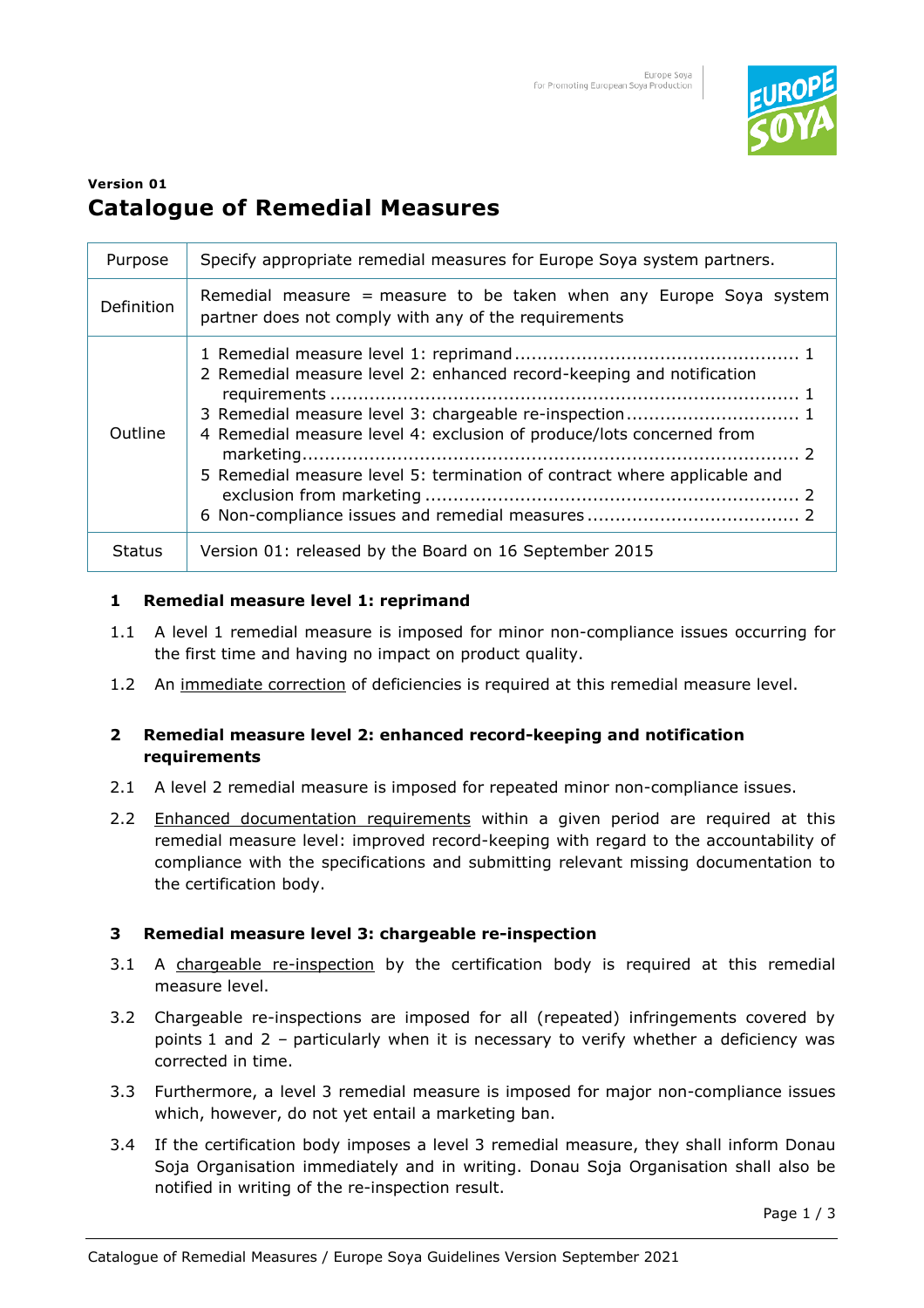

#### **4 Remedial measure level 4: exclusion of produce/lots concerned from marketing**

- 4.1 The exclusion of the lots concerned from being marketed as "Europe Soya" is required at this remedial measure level.
- 4.2 A level 4 remedial measure is imposed immediately for very serious non-compliance issues, or if a chargeable re-inspection within the scope of a level 3 remedial measure has a negative result.
- 4.3 If the certification body imposes a level 4 remedial measure, they shall inform Donau Soja Organisation immediately and in writing. Donau Soja Organisation shall also be notified in writing of the result of a necessary re-inspection.

## **5 Remedial measure level 5: termination of contract where applicable and exclusion from marketing**

- 5.1 A level 5 remedial measure is imposed for very serious non-compliance issues showing that the necessary requirements cannot be met in a sustained manner.
- 5.2 Before imposing a level 5 remedial measure, the certification body shall inform Donau Soja Organisation in writing of the measure they intend to take and give reasons for their decision to take this measure. A level 5 remedial measure can only be applied if a level 4 remedial measure was imposed before.
- 5.3 In case of primary processors, compound feed producers and marketers/distributors of Europe Soya products (consisting of Europe Soya, containing Europe Soya, or having been produced as animal feed using Europe Soya, and labelled as such), the termination of the contract with Donau Soja Organisation, as well as the exclusion of the produce from being marketed under the product name "Europe Soya" or "fed with Europe Soya" are required at this remedial measure level. All partners who have a contract with Donau Soja Organisation shall be notified immediately of the imposition of such remedial measure.
- 5.4 In case of farmers, agricultural collectors, traders and other operations producing and/or processing soya designated as "Europe Soya" AND not having a direct contract with Donau Soja Organisation, a permanent marketing ban for Europe Soya shall be imposed on the operation concerned following the notification of Donau Soja Organisation by the certification body. All partners who have a contract with Donau Soja Organisation shall be notified immediately of the imposition of such remedial measure.

## **6 Non-compliance issues and remedial measures**

- 6.1 In case of non-compliance with any requirement, the inspectors shall determine remedial measures in accordance with the present document "Catalogue of Remedial Measures" during their inspections.
- 6.2 Each non-compliance issue registered shall be documented by objective evidence (copies of documents, photos, etc.). The inspectors shall determine a deadline to solve the non-conformities, which shall not exceed twelve months.